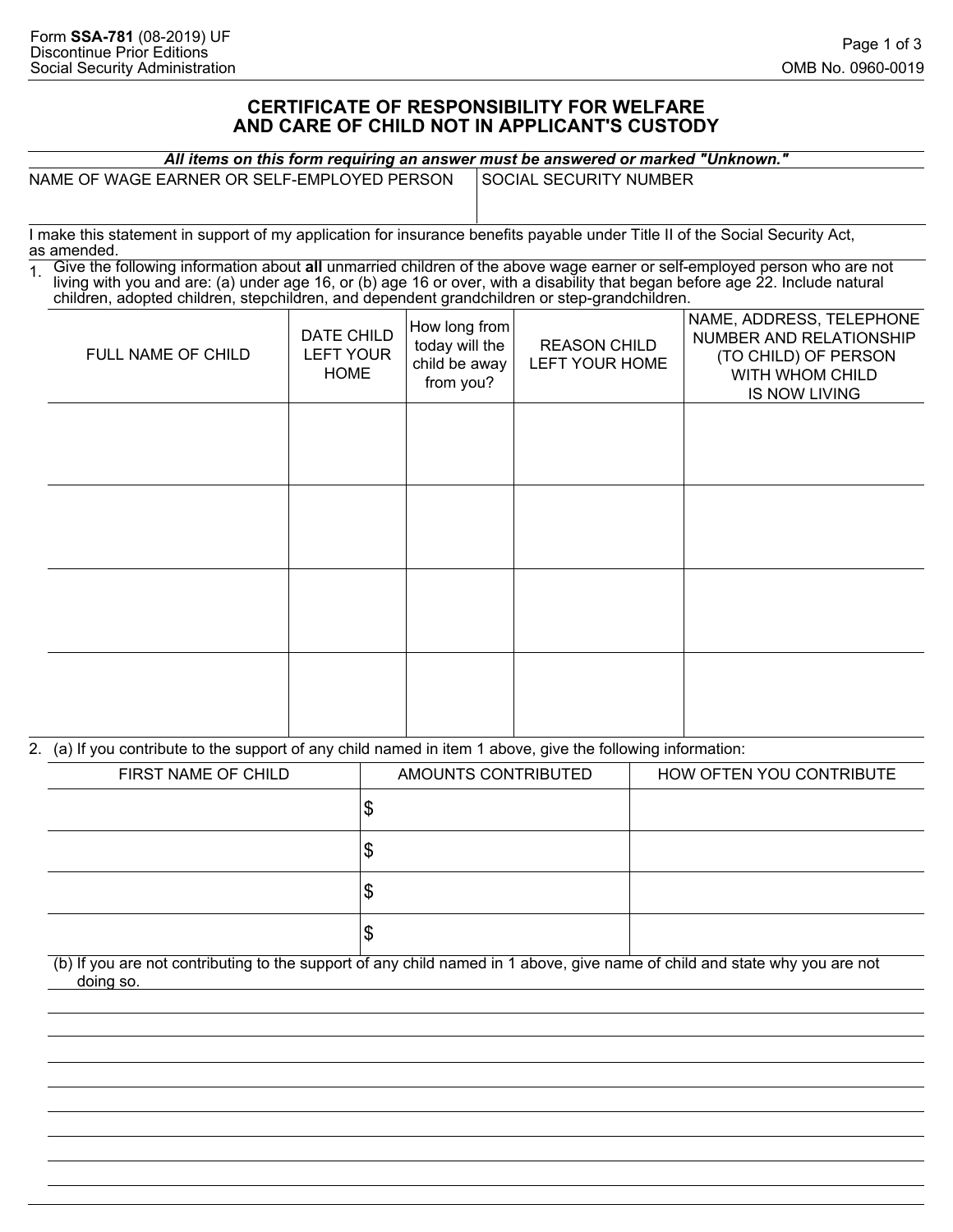|  |  |  | 3. State how often you do any of the things shown below for any child named in item 1. |
|--|--|--|----------------------------------------------------------------------------------------|
|  |  |  |                                                                                        |

| FIRST NAME OF CHILD                                                                                                                           | <b>VISIT</b> | <b>SEND</b><br><b>CLOTHING</b> | <b>MAKE OTHER</b><br><b>GIFTS</b> | WRITE LETTERS | OTHER (DESCRIBE) |
|-----------------------------------------------------------------------------------------------------------------------------------------------|--------------|--------------------------------|-----------------------------------|---------------|------------------|
|                                                                                                                                               |              |                                |                                   |               |                  |
|                                                                                                                                               |              |                                |                                   |               |                  |
|                                                                                                                                               |              |                                |                                   |               |                  |
|                                                                                                                                               |              |                                |                                   |               |                  |
| 4. Do you give the person or persons with whom the child or children have been placed<br>instructions for the care of such child or children? |              |                                |                                   | Yes           | No               |
|                                                                                                                                               |              |                                |                                   |               |                  |
| If "Yes," explain what those instructions are, how often you give them, and what you do to be sure they are carried out.                      |              |                                |                                   |               |                  |
|                                                                                                                                               |              |                                |                                   |               |                  |
|                                                                                                                                               |              |                                |                                   |               |                  |
|                                                                                                                                               |              |                                |                                   |               |                  |
|                                                                                                                                               |              |                                |                                   |               |                  |
|                                                                                                                                               |              |                                |                                   |               |                  |
|                                                                                                                                               |              |                                |                                   |               |                  |
|                                                                                                                                               |              |                                |                                   |               |                  |
|                                                                                                                                               |              |                                |                                   |               |                  |
|                                                                                                                                               |              |                                |                                   |               |                  |

**I declare under penalty of perjury that I have examined all the information on this form, and on any accompanying statements or forms, and it is true and correct to the best of my knowledge. I understand that anyone who knowingly gives a false statement about a material fact in this information, or causes someone else to do so, commits a crime and may be subject to a fine or imprisonment.**

| SIGNATURE OF APPLICANT                                           | DATE (Month, day, year)                                                                 |
|------------------------------------------------------------------|-----------------------------------------------------------------------------------------|
| SIGNATURE (First Name, Middle Initial, Last Name) (Write in ink) |                                                                                         |
|                                                                  | Telephone Number(s) At Which You May Be<br>Contacted During The Day (include area code) |

MAILING ADDRESS *(Number and street, P.O. Box, or Rural Route)*

| ZIP CODE | Enter Name of County (if any) In Which You Now Live                                                                            |
|----------|--------------------------------------------------------------------------------------------------------------------------------|
|          |                                                                                                                                |
|          | Witnesses are required ONLY if this application has been signed by mark (X) above. If signed by mark (X), two witnesses to the |
|          | 2. SIGNATURE OF WITNESS                                                                                                        |
|          | Address (Number and street, City, State and ZIP Code)                                                                          |
|          | signing who know the applicant must sign below, giving their full addresses.                                                   |